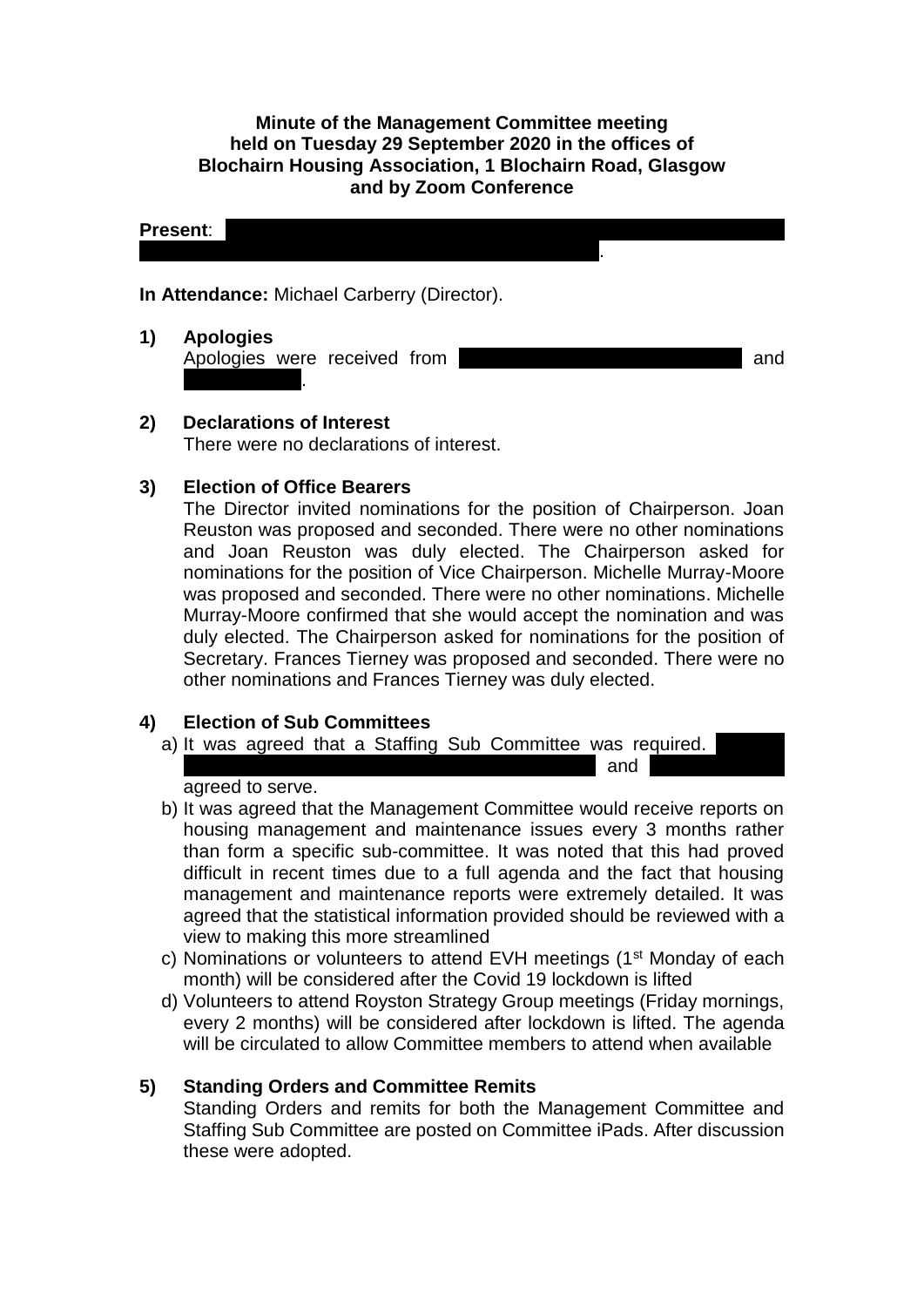# **6) Code of Conduct and Register of Interests**

The Director advised that the Committee Code of Conduct is unchanged from last year and is posted on Committee iPads. Confirmation that the Code would be adhered to is within the Register of Interests form. This form will be emailed to Committee members for confirmation rather than seeking a signed copy

## **7) Adoption of the Previous Minute of 25 August 2020**

The minute of the previous meeting was adopted by **Sangillar and** and seconded by

#### **8) Matters Arising from the Previous Minute of 25 August 2020 a) Previous Item 4(a) - Close Doors**

The Director advised that this might now be regarded as a formal dispute **b) Previous Item 17(a) – AGM**

The Director advised that the AGM was successfully held on 1 September with 22 Members present, 18 by Zoom conference. The Committee now has 10 members with Duffus, Andy Duffus, Andy Duffus, Andy Duffus, Andy Duffus, Lynsey Morgan and standing down

**9) Finance** 

## **a) 5 Year Financial Projection**

The Director presented the paper issued with the agenda. He highlighted the healthy annual cash position each year, taking account of all income and expenditure, including allowing for a 'buy back' each year. After discussion the projection was approved

## **b) Buy Backs**

The Director advised that another 2 bedroomed houses has been successfully purchased. A 3 bedroomed house has been valued and an offer will be made shortly. The Finance Agent has confirmed that the cash flow allows for this and banking covenants will be met. A report will be prepared for the longer term, considering when to create a bank loan fund. A summary is posted on Committee iPads. In response to a question the Director advised that he had not considered the impact that the ending of furlough might have on owners being unable to afford to remain in their home. He had been more focused on the impact this may have on tenants

## **10) Employers in Voluntary Housing (EVH)**

#### **a) New Staff Member**

The Director advised that he would discuss this further with EVH.

## **11) Staffing Sub Committee**

The Sub Committee has not met since 14 January 2020. The newly elected sub committee will meet on 13 October.

## **12) Health & Safety**

The Director provided an update on Covid 19

- A Risk Assessment is posted on Committee iPads
- Reopening the office to the public remains at 'not before 1 October'. This is likely to be extended to 'not before 1 January'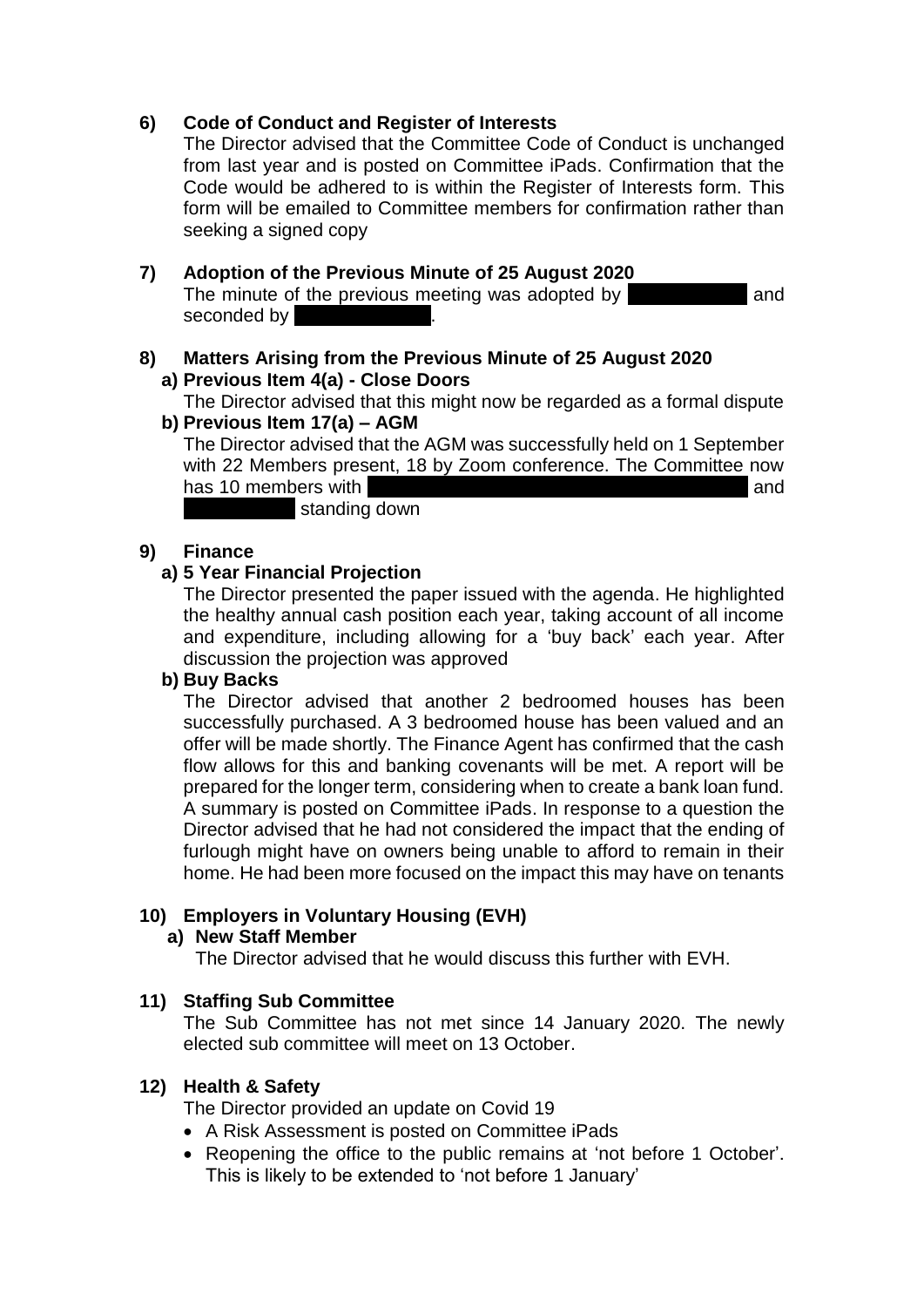- When the office does reopen the reception will be reconfigured and an incremental approach will be used e.g. opening 10.00 to 12.00 and 14.00 to 16.00 or 14.00 to 17.00 and using appointments
- Staggered 45-minute lunch breaks help manage use of kitchen facilities
- Contractors are working normally, with social distancing measures
- The Royston Coronavirus Response Group effort to support vulnerable residents has ended, although there is still some support based at the Community Hub
- Heightened anxiety and stress within the community continues to result in increased aggressive and unreasonable behaviour, which impacts on staff
- Staff have been asked to consider their annual leave and to book some time off. Analysis currently off for a couple of weeks
- Support staff (Welfare Benefits and Financial Capability) are seeing residents face to face, in the Committee room

# **13) Scottish Government/Scottish Housing Regulator**

#### **a) Annual Assurance Statement (AAS)**

The Director advised that there had been no change from the previous update, which is posted on Committee iPads

#### **b) Notifiable Events**

The Committee noted that there had been no recent discussions. This issue will be considered by the Staffing Sub Committee

## **14) Tenant Bonus Scheme**

The monthly prize draw has been suspended due to the Covid 19 lockdown. It was agreed that a draw should take place at the Committee meeting in November to cover all outstanding months. Consideration should also be given to the Christmas Bonus payment. One option would be to provide every tenant with a bonus, in view of the difficult year that everyone has experienced

#### **15) National Accommodation Strategy for Sex Offenders (NASSO)**

- **a)** After lockdown there will be further discussion with the NASSO Awareness Group (NAG) before further consideration by Committee
- **b)** Responses have been received for the Freedom of Information requests submitted:
	- **Police Scotland** provided a breakdown of the location of registered sex offenders within all Glasgow post codes to the 3<sup>rd</sup> digit, e.g. G21 2--. This will be added to the spreadsheet covering 2012 - 2018
	- **Glasgow Housing Association** refused to provide a breakdown of the location of registered sex offenders within Glasgow Housing Association houses broken down by Glasgow post codes to the  $3<sup>rd</sup>$  digit, e.g. G21 2 - -. This will be appealed. GHA provide the total figure for Glasgow as 177
	- **Scottish Government** The Scottish Government does not hold figures for Scotland on
- 1. Sex offenders released from prison without having anywhere to live, and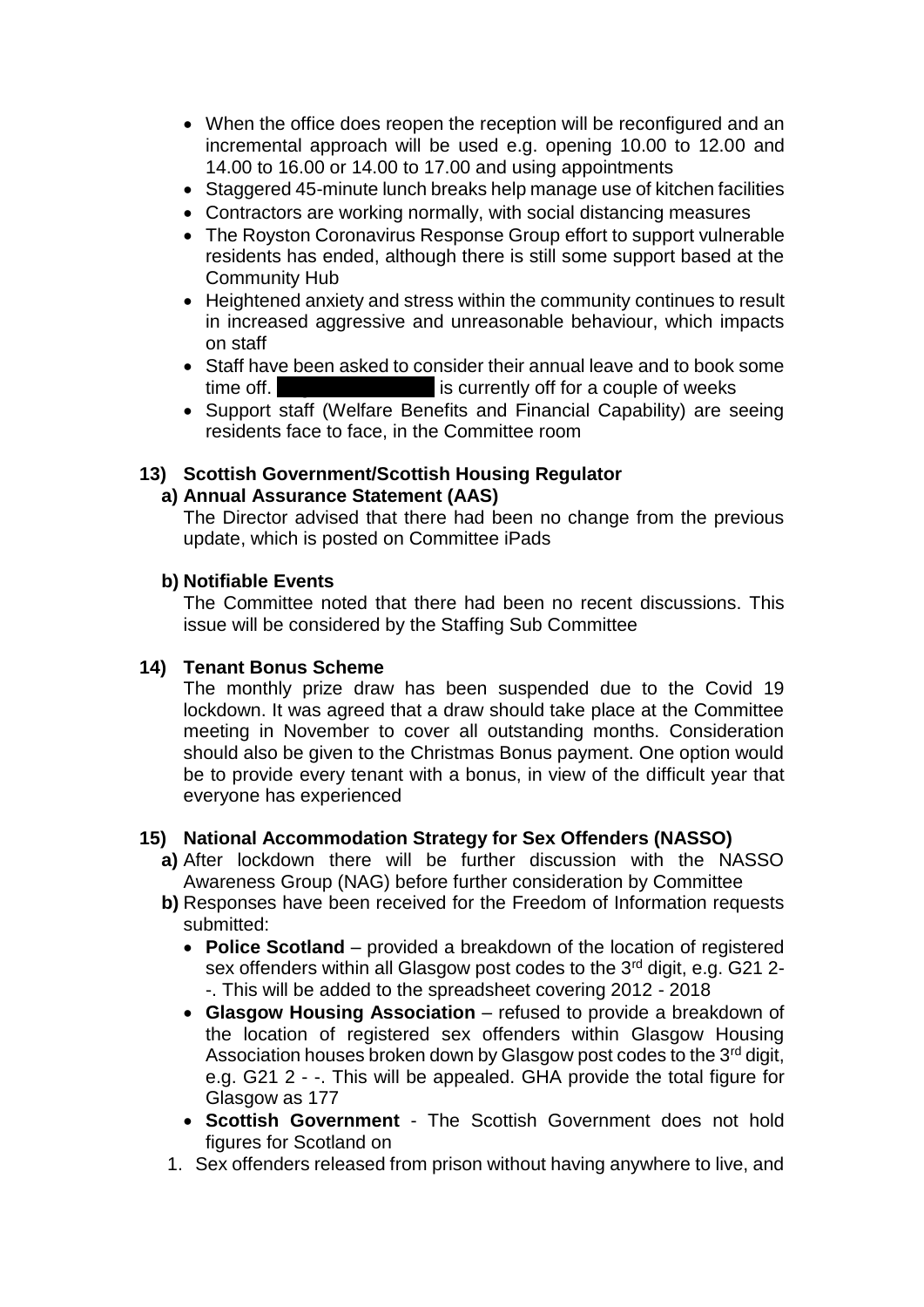2. The risk category of sex offenders released from prison without having anywhere to live

The MSP and appropriate Ministers may be asked to comment further **c)** The Committee considered the letter received from the Housing and Social Care Partnership (HSCP), which concluded: 'We will be implementing the roll out of Block Profiling in Glasgow immediately. If you do not intend to participate in this process, can you please inform me of what alternative arrangements you will make to ensure no vulnerable adult or child is allocated a tenancy next to a RSO'. The NAG will request a meeting with the HSCP

# **16) Royston Strategy Group**

There was no report on this item.

# **17) Internal Audit**

The Director advised that the Internal Audit of IT work was carried out on 21-23 September. No major issues were found but there will be recommendations to purchase further security software, for example. The second visit is scheduled for 12 October to look at the process to prepare the Annual Assurance Statement for the Regulator, which is due 31 October. There was discussion on how the Annual Assurance Statement should be prepared for the current year. It was agreed that the template used for last year should be updated. This will be circulated in advance of the next Committee meeting to give more time for consideration

# **18) Policy**

# **a) Allocations Policy**

The Director recommended that, if lockdown continues into the New Year, the review should proceed. This was agreed. The Committee considered the letter from the Housing and Social Care Partnership (HSCP), received 24 August, requesting that 80-90% of lets should go to homeless applicants. It was agreed that the Association should not provide such a high proportion. The current procedure of considering referrals as they are received should continue. It was noted that the quality of information provided continues to be poor

## **19) Training**

The Committee noted that the SHARE bulletin for September – December has been posted on Committee iPads.

## **20) Items for Future Agendas**

Committee members were reminded to advise the Chairperson or Director of issues they might want to discuss under future agendas.

# **21) Any Other Competent Business**

#### a) **Fire – 25 Sandmill Street 1/1**

The Director advised that a fire occurred in the early hours of 23 September. The tenant has moved out to live whilst major